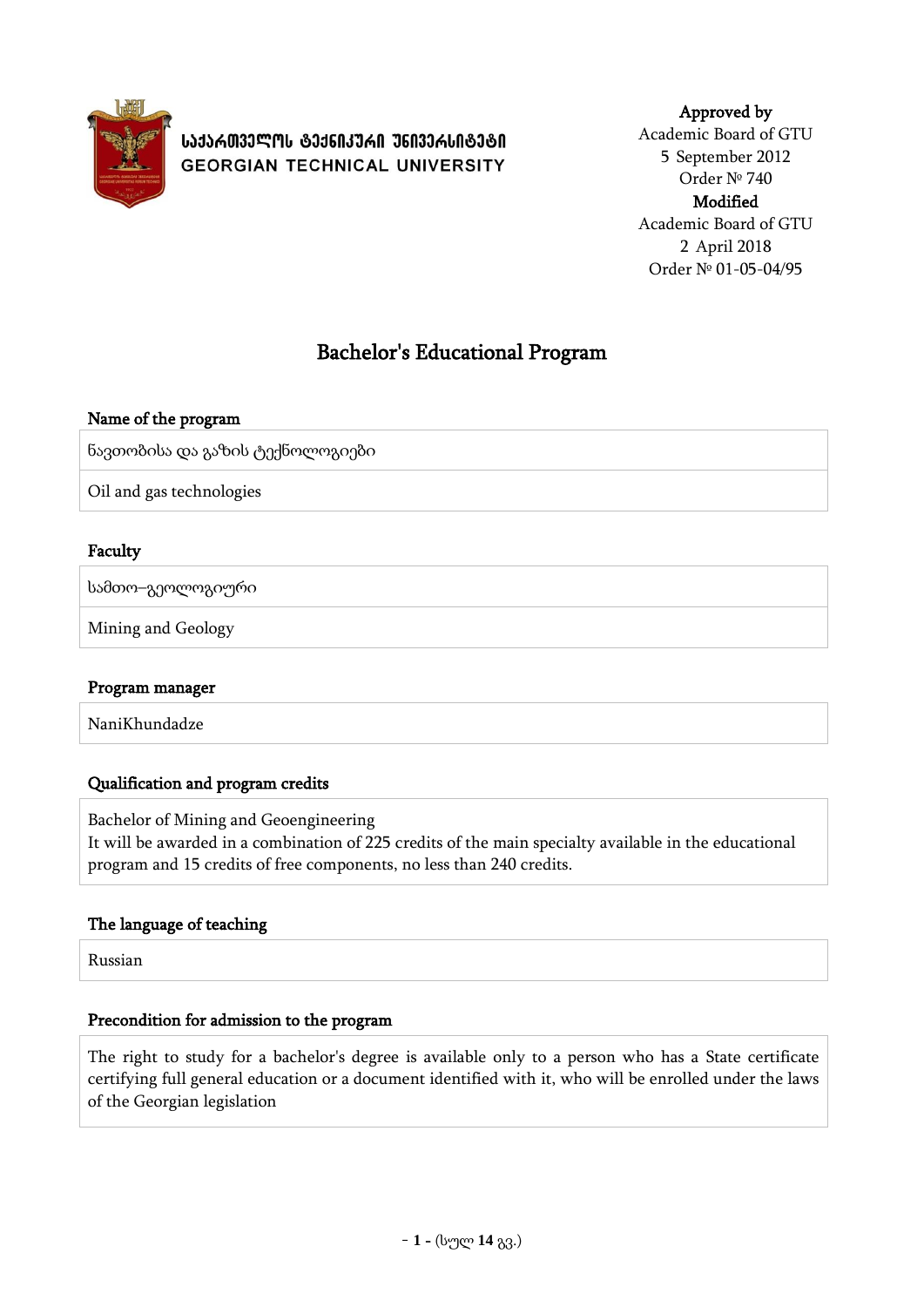#### Description of the program

The Program lasts for 4 years (8 terms) and comprises 240 credits. According to ECTS system 1 credit comprises 25 hours.

Each academic year includes 60 credits. The educational process of each year lasts for 40 weeks: the first term –for 20 weeks and the second one – for 20 weeks. Every semester training course takes 15 weeks; the VIII week is intended for mid-term assessment, which includes current activities and mid-term exams. The maximum assessment for the current activities consists 30 points, minimum total assessment – 15 points. The maximum assessment for a mid-term exam is 30 points and minimum positive assessment equals to 7.5 points. XVII week is for passing document material. The XVII week is intended for the final exam the maximum assessment of which is 41 points, the minimum assessment equals to 10 points. In case a student fails the final exam he is allowed to pass an additional exam (the interval between the exams should be not less than ten days).

Out of 60 credits of the first academic year, 18 credits are dedicated to specialty subjects –

the rest 42 credits –to general subjects. Mathematics is taught in two semesters (5 credits in each); elective foreign language in two semesters (3-3 credits), physics in two semesters (4-4 credits).

I Semester –General Chemistry (4 credits), – Informational Technologies 1 (4 credits)

– Optional humanitarian subject (3 credits) – Introduction in geology (6 credits).

II semester –Engineering graphics (4 credits), Basics of Electrical Engineering and Electronics (3 credits) Basics of geodesy and topography (3 credits), Mineralogy and Petrography (5 credits), Structural geology and geological mapping (4 credits)

Out of the 60 credits for the second academic year, 12 credits are given to the general subject environmental protection and ecology, the remaining 48 credits are for specialty subjects.

60 credits for the third academic year are intended for specialized subjects. (Out of the 60 credits for the third academic year, 23 credits are given to specialty optional subjects.)

Out of the 60 credits for the fourth academic year, 30 credits are given to specialized subjects, 6credits are given to specialty optional subjects.

VII semester – 5 credits are given to educational practice, 10 credits are given to bachelor's paper, and 15 credits are given to free components.

#### The purpose of the program

Preparing professionals, who will implement professional activity not only in Hydrocarbon mining, drilling, processing and exploitation, but also in conservation and transportation of oil and gas. Investigation and study of scientific and technical achievements in disciplines such as: geology, geophysics, geochemistry, well drilling, processing, mining, methods of research and geologicaleconomical appraisal of oil and gas fields.

#### Outcomes/competences (general and sectoral)

#### Knowledge and awareness

- Specialized theoretical and practical knowledge in mining and geoengineering field, specifically in oil and gas technologies, which represents the basis of oil and gas filed mining, drilling, processing and exploitation;
- Wide knowledge of subjects such as: oil and gas mining, wells drilling, oil and gas extraction, automation of production processes, labor safety, methods of investigation and research of oil and gas, hydrogeological, geochemical and geophysical works and technique and technologies of wells drilling;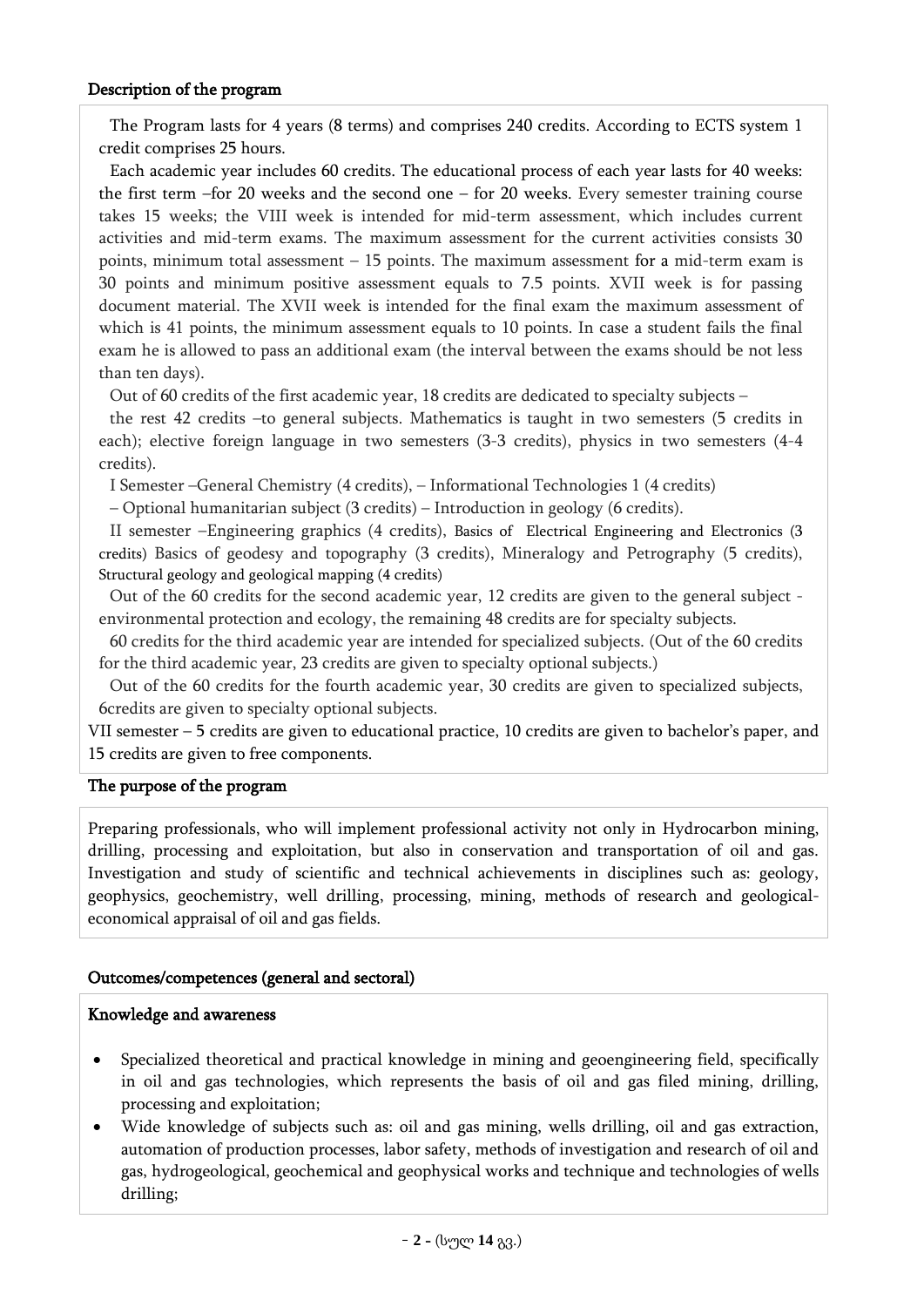- Wide knowledge in subject of oil and gas technologies;
- Capability of achievements and innovations valuation in oil and gas technologies;
- Understanding of production processes in field of oil and gas technologies;
- Knowing and understanding, the normative-technical and safety organizational issues and methods of labor safety, during investigational works on oil wells and oil-gas extractor sessions;
- Comprehension of oil and gas economic significance;
- Knowing the standard practical issues in investigation, extraction, oil and gas transportation and conservation as well as apprehension of separate technological specifications connected with them.

## Ability to use knowledge in practice:

- Methods of interpretation of materials, received from investigational, geochemical and geophysical research and ability to use their wide specter in practical work;
- Capacity to use investigational, geological, geochemical, hydrogeological, geophysical, (gravimetric, seismic magneto-metric, electrometric) and field geophysical methods during the process of drilling, extracting, transporting and hydrocarbon exploitation;
- Usage of practical capabilities, during the process of oil and gas field processing and exploitation on the basis of theoretical knowledge. Using methods of field processing control according to specific instructions;
- Participation in composure of scientific-technical accounts, explanatory cards, maps, schemes and other established accounts;
- Using the technologies of drilling machines and oil and gas wells drilling according to certain instructions to bring the well to its designed depth;
- Carrying out works in the field of oil and gas technologies, considering the provision of vital and ecological safety;
- Realization of technological processes and equipment delivery according to provided instructions for oil and gas wells construction, reconditioning, reconstruction and reproduction.

## Ability to draw conclusion

- Ability to process, collect, define, and detect new information, understanding the meaning of received data;
- Collecting: geological, geophysical, geochemical, hydrogeological, field-geological, ecologygeological, stock data. Ability to identify and analyze them, using the relevant and standard methods in field of oil and gas technologies;
- Collecting: geological, geophysical, geochemical, hydrogeological, field-geological, ecologygeological, stock data as well as data and separate situations analysis using separate methods in oil and gas technologies. Ability to justify the conclusions.

## Communication skills:

- Ability to consistently, briefly and intelligently transfer information, verbally or by writing about professional issues;
- Capability of using the informational-communicational technological recourses to rich the set aim;
- Capacity of joint activity in groups, ability of searching the common goal, contribute to common deal, readiness for cooperation with colleagues and collective.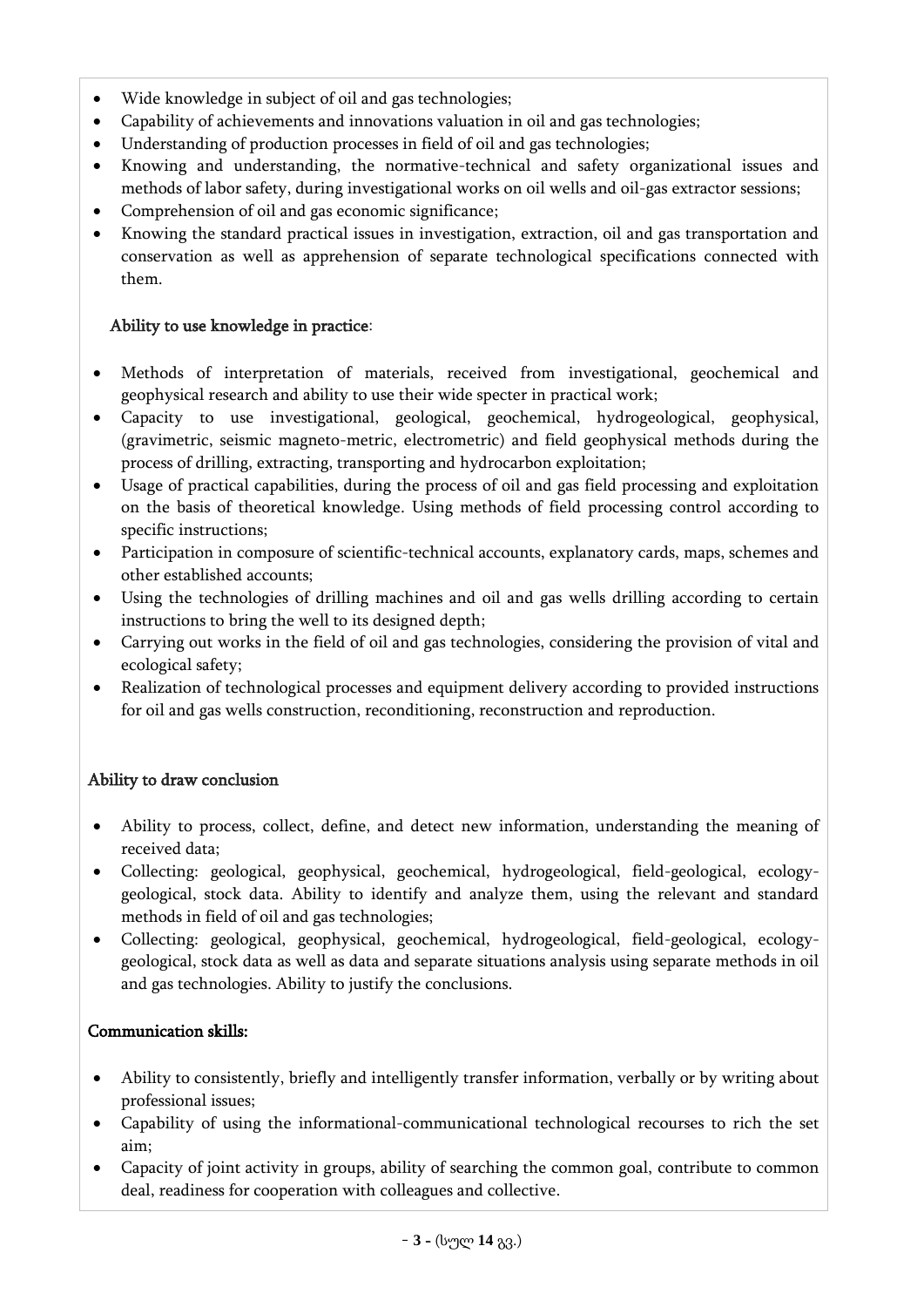# Ability to study:

- Defining the direction of education by considering the priorities of arising circumstances;
- Versatile assessment, determination of requirements for further education and cognitiveeducational activity;
- Relevant material research for knowledge and experience enrichment in oil and gas technologies, ability to digest and perception the need for constant enlargement of professional level;

## Values

- Participation in process of value formation, ability to match their values and further aspirations to insert them in their lives;
- Participation in morals, ethics and value protection that are accepted by norms and aspiration to inject them in their lives;
- Knowing own principles and values in the field of oil and gas technologies, valuation and sharing with others.

# Methods of achieving learning outcomes (teaching and learning)

 $\boxtimes$  Lecture $\boxtimes$  Seminar (team working)  $\boxtimes$  Practice  $\boxtimes$  Laboratory  $\boxtimes$  Practice  $\boxtimes$  Course paper/project $\boxtimes$  Consultation $\boxtimes$  Independent work

Based on the specific course of study in the learning process, the relevant below listed activities of the teaching-learning methods are used, which are reflected in the relevant training courses (syllabus):

Discussion / debate are one of the most common activities of interactive teaching. Discussion process increases the quality and activity of students' engagement. Discussion can be turned into arguments and this process is not limited to the questions asked by the teacher. It develops the ability of the student to reason and justify their opinion.

Collaborative work – By using this activity, teaching implies division of the students' group and assignment of teaching tasks to them. The group members individually work on the issue and in parallel share their opinions with other members of the group. Due to the set objective, it is possible to divide the functions among the members during the group's working process. This strategy provides all students maximum engagement in the learning process.

Method of demonstration – this method of activity means visualizing information. It is pretty effective in terms of achieving the result. Usually it is better to deliver not only audio material to student, but also the video material. The material can be demonstrated either from teacher or from a student. This method helps us to make distinguish different layers of educational material. It helps students to understand what they are going to do independently in the future, at the time this strategy visualizes the meaning of problem/issue. Demonstration may be easy to understand.

Induction is such a form of transmitting any knowledge when the process of thinking in the course of the study is directed towards generalization, in other words when delivering the material the process is going from concrete to general.

Deduction is such a form of transmitting any knowledge, which based on general knowledge represents logical process of discovering new knowledge in other words, the process is going from general to concrete.

Analysis helps us to divide the study material into constituent parts. This will simplify the detailed coverage of individual issues within a difficult problem.

The synthesis implies the composition of one whole by grouping individual issues. This activity contributes to the development of the problem to be seen as a whole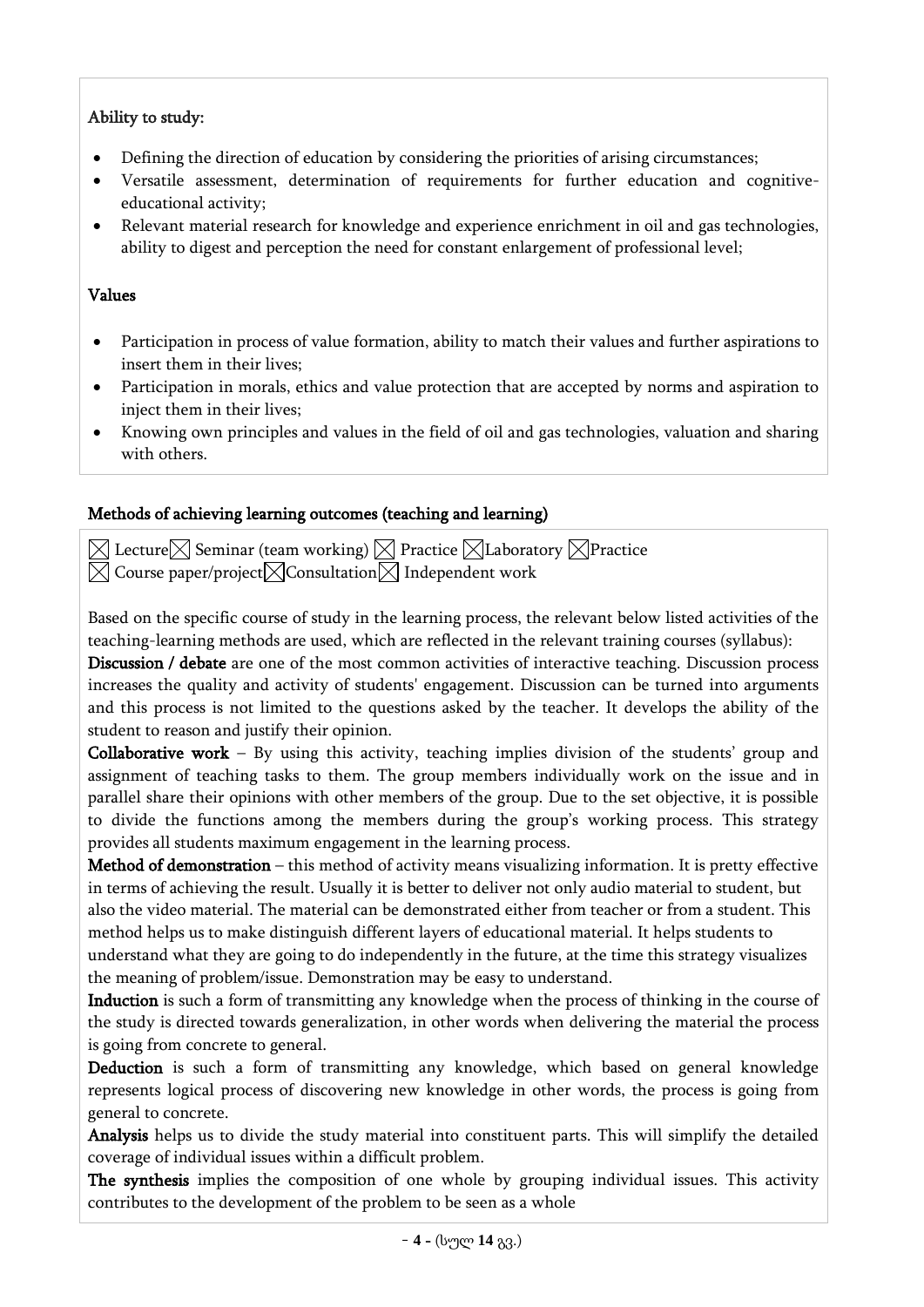Verbal or orally transmitted. Narration, talking and so forth belongs to this activity. In this process the teacher orally transmittes and explains study material and the students actively perceive and learn it through listening, remembering and thinking.

Brain storming – this activity implies to form and promote radically different opinion, idea on concrete issue/problem. This activity contributes to the development of a creative approach to the problem. Its application is effective in case of a large number of students and consists of several main stages: Problem / issue determination in a creative perspective; In a certain period of time, without criticism, note the ideas expressed by the listeners (mainly on the board); Determination of assessment criteria to determine the establish the conformity of- the idea with the aim of the research; Assessment of selected ideas with predetermined criteria;- By process of elimination, distinguish those ideas that are most relevant to the-issue. Demonstration of the highest evaluation idea as the best way to solve the set-problem.

The script implies the following activities: making extracts, records, notes, theses, abstract or essay and other.

Explanation is based on the discussion on the issue. The teacher gives a concrete example from the material, which is discussed in detail within the given topic.

Action-oriented training requires active involvement of the teacher and student in the teaching process, where the practical interpretation of theoretical material is of special significance

Project planning and presentation. When working on the project, the student uses the acquired knowledge and skills to solve the real problem. This increases students' motivation and responsibility. Working on the project includes planning, surveying, practical activity and the performance of the results in accordance with the selected issue. The project will be deemed implemented if its results are presented in a clear and convincing way. It can be performed individually, in couples or in groups; also within a subject or within a few subjects (integration of the subjects); after completion, the project can be presented to a big audience.

#### Student knowledge assessment system

Grading system is based on a 100-point scale.

Positive grades:

- $\bullet$  (A) Excellent the rating of 91-100 points;
- $(B)$  Very good - the rating of 81-90 points
- (C) Good the rating of 71-80 points
- $\bullet$  (D) Satisfactory the rating of 61-70 points
- $(E)$  Enough the rating of 51-60 points

Negative grades:

- (FX) Did not pass 41-50 points of rating, which means that the student needs more work to pass and is given the right to take the exam once more with independent work;
- (F) Failed 40 points and less, which means that the work carried out by the student is not enough and he/she has to learn the subject from the beginning.

#### Field of employment

Mining-geological enterprises, oil and gas corporations, oil and gas exploration, extraction and transportation companies.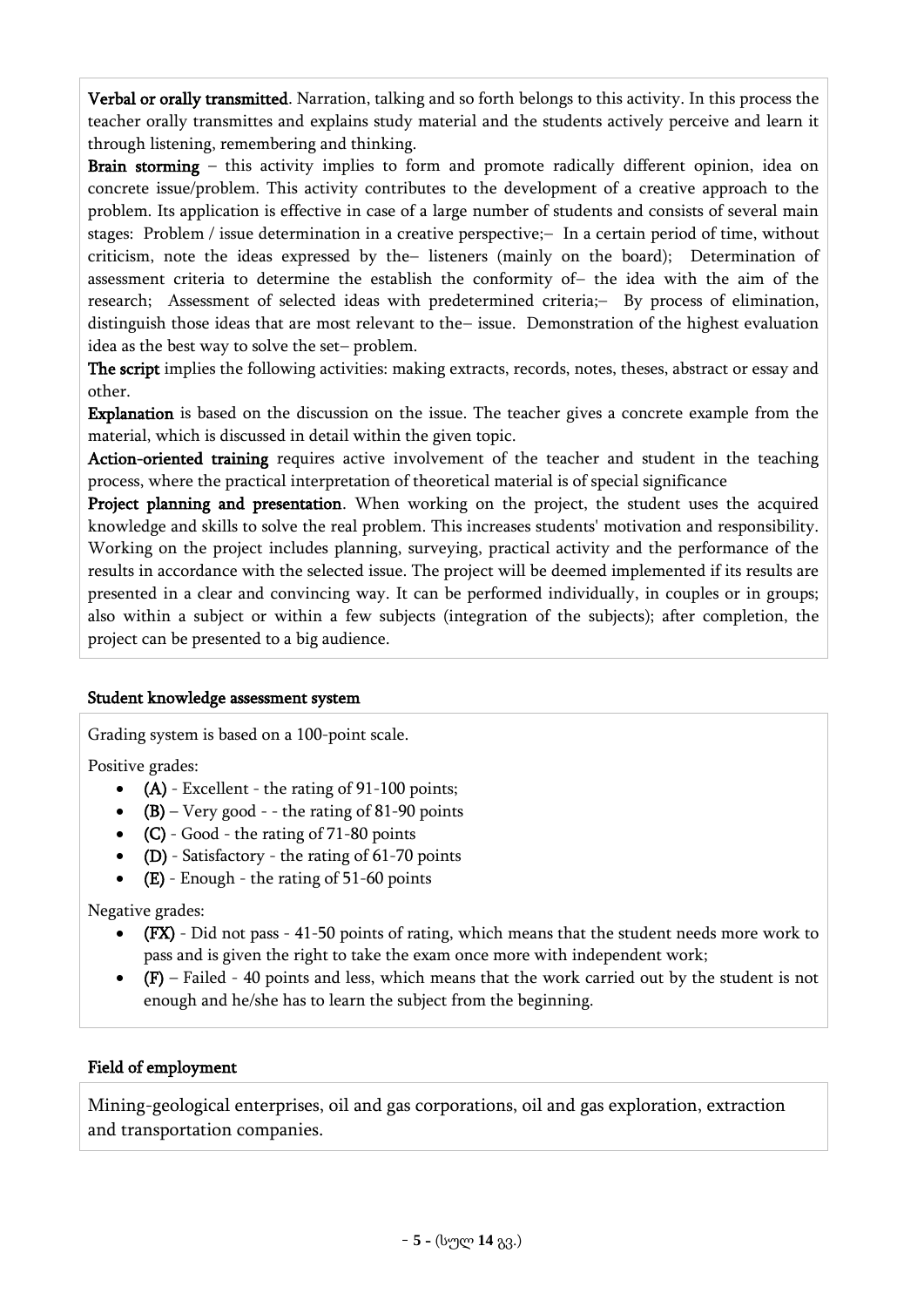#### Opportunity to continue learning

Master's Educational Programs

### Human and material resources necessary for the implementation of the program

This program is provided with relevant human and material recourses. See additional information in relevant attachments.

### Number of attached syllabus: 75

### Program subject load

|                |                                                                                                                                                                    |                                                                                                                                         | <b>ECTS</b> Credits |                |                             |    |   |                 |                |             |  |  |  |
|----------------|--------------------------------------------------------------------------------------------------------------------------------------------------------------------|-----------------------------------------------------------------------------------------------------------------------------------------|---------------------|----------------|-----------------------------|----|---|-----------------|----------------|-------------|--|--|--|
| $N_2$          | Subject                                                                                                                                                            | Precondition                                                                                                                            | I Year              |                | II Year                     |    |   | <b>III</b> Year | <b>IV</b> Year |             |  |  |  |
|                |                                                                                                                                                                    | of admit                                                                                                                                | Semester            |                |                             |    |   |                 |                |             |  |  |  |
|                |                                                                                                                                                                    |                                                                                                                                         | $\bf{I}$            | $\mathbf{I}$   | $\mathop{\rm III}\nolimits$ | IV | V | VI              | <b>VII</b>     | <b>VIII</b> |  |  |  |
| $\mathbf{1}$   | <b>Engineering Mathematics 1</b>                                                                                                                                   | Absent                                                                                                                                  | 5                   |                |                             |    |   |                 |                |             |  |  |  |
| $\overline{2}$ | Physics 1                                                                                                                                                          | Absent                                                                                                                                  | $\overline{4}$      |                |                             |    |   |                 |                |             |  |  |  |
| 3              | <b>Information Technologies 1</b>                                                                                                                                  | Absent                                                                                                                                  | 4                   |                |                             |    |   |                 |                |             |  |  |  |
| $\overline{4}$ | General Chemistry                                                                                                                                                  | Absent                                                                                                                                  | $\overline{4}$      |                |                             |    |   |                 |                |             |  |  |  |
| 5              | Optional foreign language :<br>5.1 English for Technical Specialties - 1<br>5.2 German for Technical Specialties-1<br>5.3 French for Technical Specialties - 1     | Absent                                                                                                                                  | 3                   |                |                             |    |   |                 |                |             |  |  |  |
| 6              | Optional humanitarian subjects :<br>6.1 Introduction to Psychology<br>6.2 Basics of Philosophy<br>6.3 General Sociology<br>6.4 History of Georgia                  | Absent                                                                                                                                  | 3                   |                |                             |    |   |                 |                |             |  |  |  |
| 7              | Introduction in geology                                                                                                                                            | Absent                                                                                                                                  | 6                   |                |                             |    |   |                 |                |             |  |  |  |
| 8              | Engineering graphics                                                                                                                                               | Absent                                                                                                                                  |                     | $\overline{4}$ |                             |    |   |                 |                |             |  |  |  |
| 9              | Engineering mathematics 2                                                                                                                                          | Engineering<br>mathematics<br>1                                                                                                         |                     | 5              |                             |    |   |                 |                |             |  |  |  |
| 10             | Physics 2                                                                                                                                                          | Physics1                                                                                                                                |                     | $\overline{4}$ |                             |    |   |                 |                |             |  |  |  |
| 11             | Optional foreign language :<br>11.1 English for Technical Specialties - 2<br>11.2 Germanfor Technical Specialties - 2<br>11.3 French for Technical Specialties - 2 | English for<br>technical<br>specialty - $1$<br>German for<br>technical<br>specialty - $1$<br>French for<br>technical<br>specialty - $1$ |                     | 3              |                             |    |   |                 |                |             |  |  |  |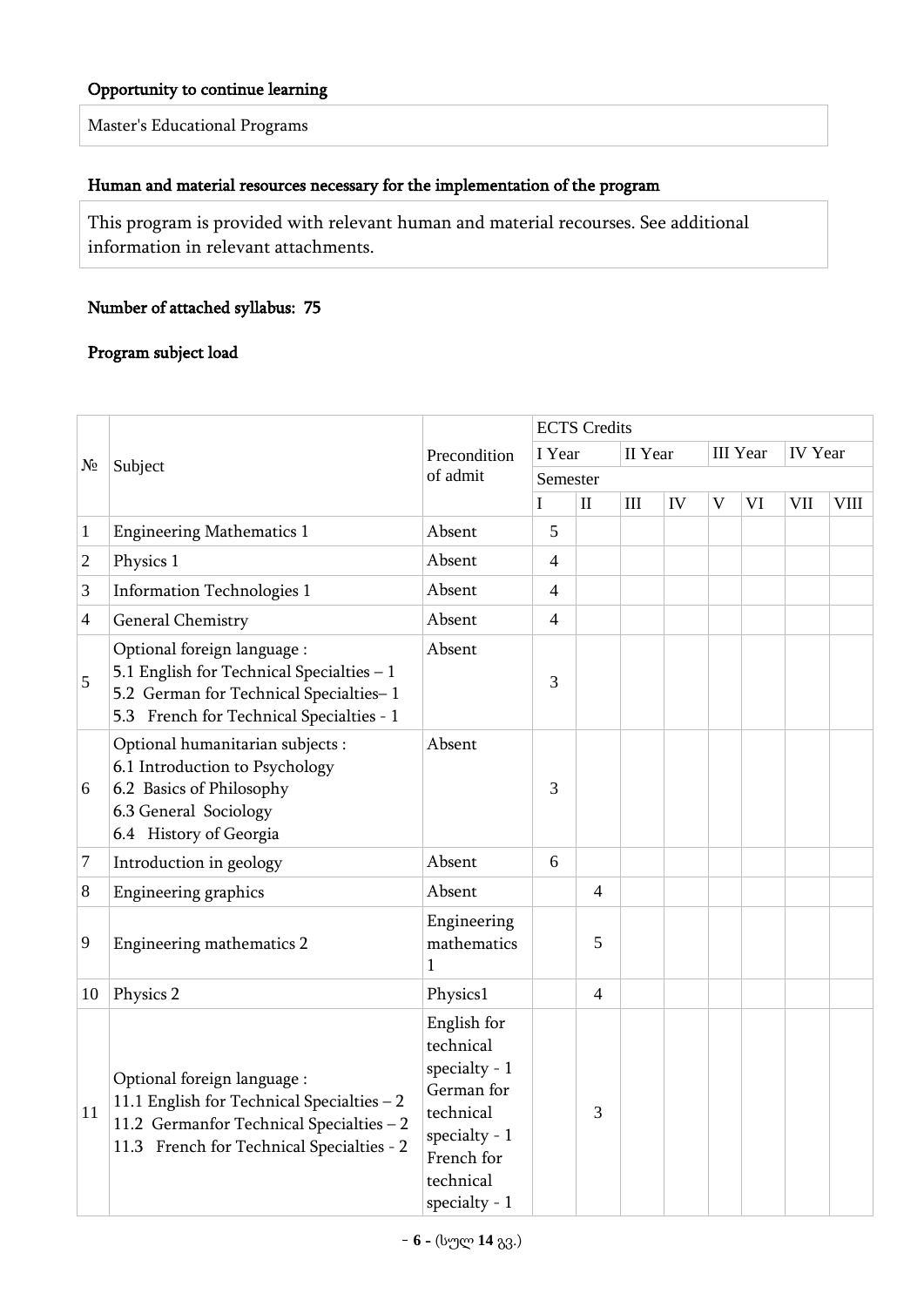| 12 | Foundations Geodesy and Topography                       | Absent                                       | 3 |                |   |   |  |  |
|----|----------------------------------------------------------|----------------------------------------------|---|----------------|---|---|--|--|
| 13 | Mineralogy and Petrography                               | Absent                                       | 5 |                |   |   |  |  |
| 14 | Basics of Electrical Engineering and<br>Electronics      | Physics1                                     | 3 |                |   |   |  |  |
| 15 | Structural geology and geological mapping                | Introduction<br>in geology                   | 4 |                |   |   |  |  |
| 16 | <b>Theoretical Mechanics</b>                             | Engineering<br>mathematics<br>1 Physics 1    |   | 3              |   |   |  |  |
| 17 | <b>Strength of Materials</b>                             | Engineering<br>mathematics1<br>Physics 1     |   | 3              |   |   |  |  |
| 18 | Hydrogeology of Oil and Gas Deposits                     | Introductioni<br>n geology                   |   | 3              |   |   |  |  |
| 19 | Geophysics                                               | Introduction<br>in geology                   |   | 5              |   |   |  |  |
| 20 | Basic of Oil and Gas Geology                             | Introduction<br>in geology                   |   | 6              |   |   |  |  |
| 21 | Exploitation of Pump and Compressor<br>Stations          | Absent                                       |   | 3              |   |   |  |  |
| 22 | <b>Environment Protectionand Ecology</b>                 | Absent                                       |   | 3              |   |   |  |  |
| 23 | WellsDrilling                                            | Absent                                       |   | $\overline{4}$ |   |   |  |  |
| 24 | Machine elements                                         | Material<br>durability                       |   |                | 3 |   |  |  |
| 25 | Underground hydromechanics                               | Oil and gas<br>geology basics                |   |                | 5 |   |  |  |
|    | 26 Grafts Oil and Gas Geology                            | Oil and gas<br>geology basics                |   |                | 6 |   |  |  |
| 27 | Grafts Geophysics 1                                      | Geophysics;<br>Oil and gas<br>geology basics |   |                | 5 |   |  |  |
| 28 | Geotectonic together with Geodynamics                    | Absent                                       |   |                | 3 |   |  |  |
| 29 | Oil and gas pits (wells) drilling<br>technology          | Well drilling                                |   |                | 5 |   |  |  |
| 30 | Geology of Georgia                                       | Introduction<br>in geology                   |   |                | 3 |   |  |  |
| 31 | Drilling Solutions                                       | Well drilling                                |   |                |   | 5 |  |  |
| 32 | Interpretation of the Results of<br>Geophysical research | Geophysics                                   |   |                |   | 6 |  |  |
| 33 | Physicsofoilandgasreservoir                              | Oil and gas<br>geology basics                |   |                |   | 5 |  |  |
| 34 | Technic and technology oil and gas<br>production         | Underground<br>hydro-<br>mechanics           |   |                |   | 5 |  |  |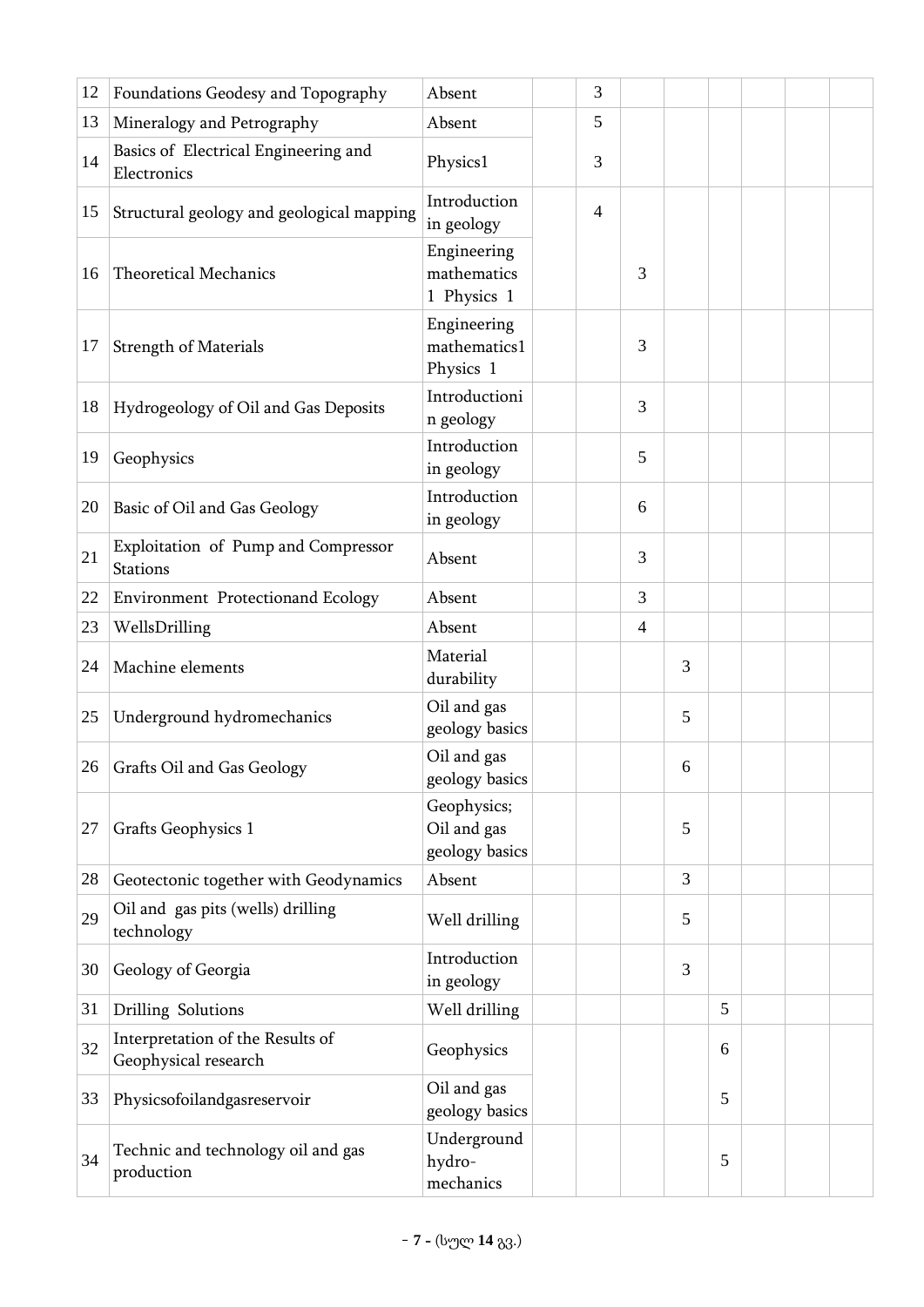| 35       | World,s OilandGasProwince 1                                                                                                                                                                                                                                              | Oil and gas<br>geology basics                                                                                                           |  |  | 3 |   |   |  |
|----------|--------------------------------------------------------------------------------------------------------------------------------------------------------------------------------------------------------------------------------------------------------------------------|-----------------------------------------------------------------------------------------------------------------------------------------|--|--|---|---|---|--|
| 36       | Economicsand Management of oil and gas<br>enterprises                                                                                                                                                                                                                    | Absent                                                                                                                                  |  |  | 5 |   |   |  |
| 37       | Labour protection                                                                                                                                                                                                                                                        | Technology<br>of oil and gas<br>well drilling                                                                                           |  |  |   | 3 |   |  |
| 38       | Optional subjects :<br>38.1 The rocks are broken down into<br>drilling wells<br>38.2 Drilling borers and Mechanisms38.3<br>Drilling, testing and development of oil<br>and gas wells                                                                                     | Well drilling<br>Technology<br>of oil and gas<br>well drilling                                                                          |  |  |   | 6 |   |  |
| 39       | Optional subjects :<br>39.1 Calculation and assessment of<br>resources of oil, gas andcondensate<br>39.2 Petrology of Sedimentary<br>Rocks<br>39.3 Field-Geological Services during<br>drilling                                                                          | Petroleum<br>field geology<br>Mineralogy<br>and<br>petrography<br>Oil and gas<br>geology basics                                         |  |  |   | 6 |   |  |
| 40       | Optional subjects :<br>40.1 Methods of search and investigation<br>of accumulation of oil and gas<br>40.2 Bases of forecasting of contentof<br>subsoil<br>40.3 Phase zonality of Hydrocarbon and<br>separate forecast of oil and gas<br>40.4 World's OilandGasProvince 2 | Oil and gas<br>geology basics<br>Oil and gas<br>geology basics<br>Oil and gas<br>geology basics<br>World's oil<br>and gas<br>province 1 |  |  |   | 6 |   |  |
| 41       | <b>Grafts Geophysics 2</b>                                                                                                                                                                                                                                               | Petroleum<br>geophysics 1                                                                                                               |  |  |   | 5 |   |  |
| 42<br>43 | Optional subjects :<br>42.1 Automation and electric equipment<br>of chisel installations.<br>42.2 Pit Well Construction Design<br>fundamentals<br>42.3 Inclined direction and horizontal<br>drilling<br>42.4 Well ccompletion<br>Designing of oil and gas pipeline       | Technology<br>of oil and gas<br>well drilling<br>Absent                                                                                 |  |  |   | 5 | 6 |  |
|          |                                                                                                                                                                                                                                                                          |                                                                                                                                         |  |  |   |   |   |  |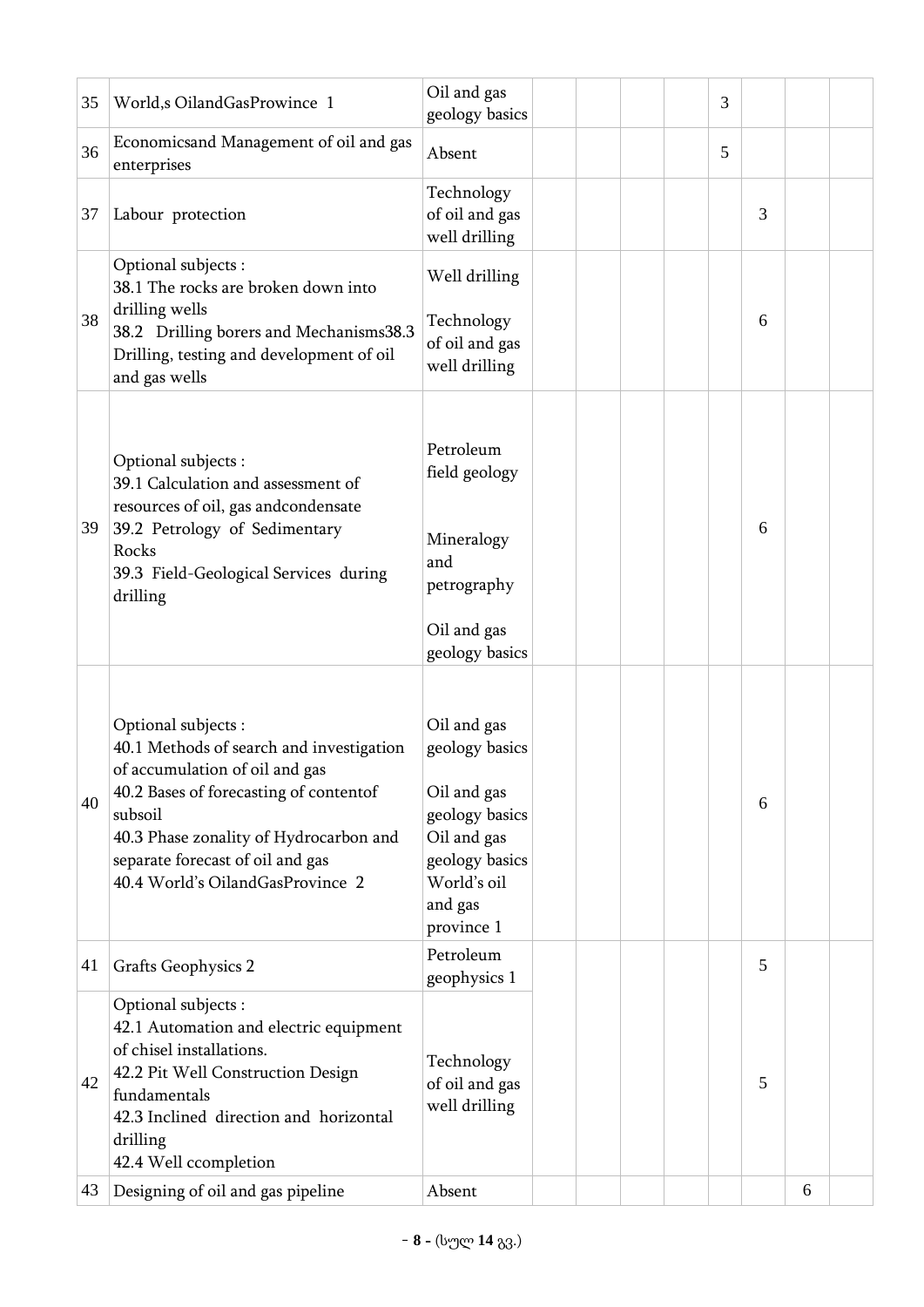| 44    | Geomechanics                                                                                                                                                                                                                                                                                                        | Absent                                                     |                                  |  |     |    | 3  |    |
|-------|---------------------------------------------------------------------------------------------------------------------------------------------------------------------------------------------------------------------------------------------------------------------------------------------------------------------|------------------------------------------------------------|----------------------------------|--|-----|----|----|----|
| 45    | Structures and methods of calculation<br>pipelines                                                                                                                                                                                                                                                                  | Absent                                                     |                                  |  |     |    | 3  |    |
| 46    | Construction of oil and gas pipeline                                                                                                                                                                                                                                                                                | Absent                                                     |                                  |  |     |    | 6  |    |
| 47    | Optional subjects :<br>47.1 DevelopmentOilandGasFormation<br>47.2 Optimization of oil field<br>development                                                                                                                                                                                                          | Technique<br>and<br>technology of<br>oil and gas<br>mining |                                  |  |     |    | 6  |    |
| 48    | Oilandgasgathering, preparation,<br>transportation                                                                                                                                                                                                                                                                  | Absent                                                     |                                  |  |     |    | 6  |    |
| 49    | Free components:<br>49.1 Culturology(5kr.)<br>49.2 Politology (5kr.)<br>49.3 Precious stones, noble metals and<br>their resources(5kr.)<br>49.4 Basis of PR4kr.)<br>49.5 Photo & Video technologies4kr.)<br>49.6 Investigative technology to the mass<br>communications6kr.)<br>49.7 Advertising in journalism6kr.) | Absent                                                     |                                  |  |     |    |    | 15 |
| 50    | Training Practice in Oil and Gas<br>Technology                                                                                                                                                                                                                                                                      |                                                            |                                  |  |     |    |    | 5  |
| 51    | Bachelor's thesis                                                                                                                                                                                                                                                                                                   |                                                            |                                  |  |     |    |    | 10 |
|       | Per semester                                                                                                                                                                                                                                                                                                        |                                                            | 29<br>31<br>31<br>30<br>30<br>29 |  | 30  | 30 |    |    |
|       | Per year                                                                                                                                                                                                                                                                                                            |                                                            | 60                               |  | 60  | 60 | 60 |    |
| Total |                                                                                                                                                                                                                                                                                                                     |                                                            |                                  |  | 240 |    |    |    |

# Map of learning outcomes

| $N^{\circ}$    | Subject                               | Knowledge and understanding | Ability to use knowledge in<br>practice | Making judgments | Communication skill | Ability to learn | Values |
|----------------|---------------------------------------|-----------------------------|-----------------------------------------|------------------|---------------------|------------------|--------|
| $\mathbf{1}$   | <b>Engineering Mathematics 1</b>      | $\mathbf x$                 | X                                       |                  |                     | $\mathbf x$      |        |
| $\overline{2}$ | Physics 1                             | $\mathbf X$                 |                                         | X                | $\mathbf X$         |                  |        |
| 3              | Information Technologies 1            | $\mathbf x$                 | $\mathbf X$                             |                  | $\mathbf X$         |                  |        |
| $\overline{4}$ | <b>General Chemistry</b>              | $\mathbf X$                 | X                                       |                  | $\mathbf X$         | $\mathbf X$      |        |
| 5              | English for Technical Specialties - 1 | $\mathbf x$                 | $\mathbf X$                             |                  | $\mathbf X$         | $\mathbf x$      |        |
| 6              | German for Technical Specialties-1    | $\mathbf x$                 | $\mathbf X$                             |                  | $\mathbf X$         | $\mathbf x$      |        |
| 7              | French for Technical Specialties - 1  | $\mathbf x$                 | X                                       |                  | X                   | $\mathbf x$      |        |
| 8              | Introduction to Psychology            | $\mathbf X$                 | $\mathbf X$                             | X                |                     |                  |        |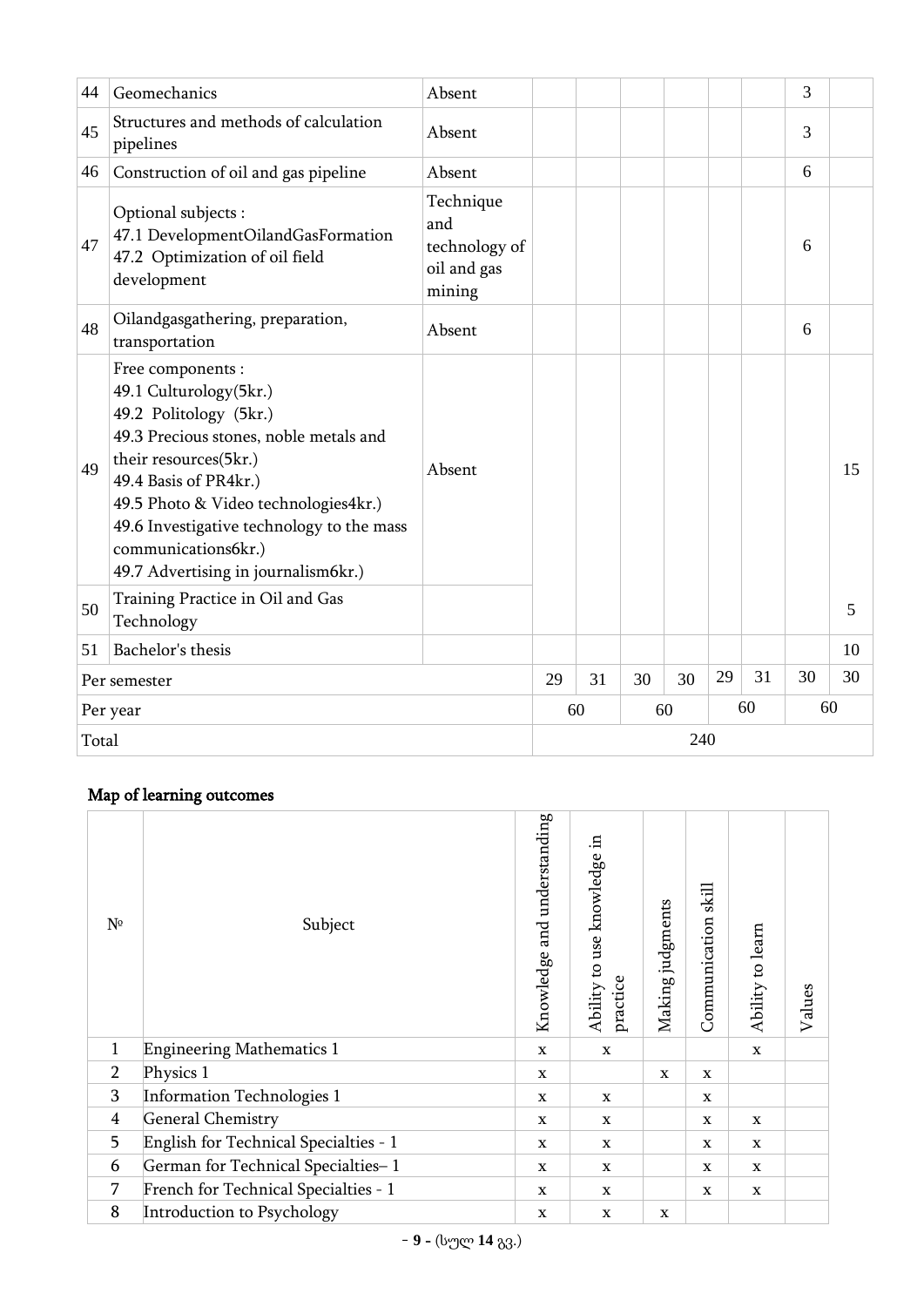| 9  | <b>Basics of Philosophy</b>                                          | X           | X           | X           |             |             | $\mathbf X$ |
|----|----------------------------------------------------------------------|-------------|-------------|-------------|-------------|-------------|-------------|
| 10 | General Sociology                                                    | X           | X           | X           |             |             |             |
| 11 | History of Georgia                                                   | $\mathbf X$ | $\mathbf X$ | X           |             |             | X           |
| 12 | Introduction in geology                                              | X           | X           | $\mathbf X$ |             |             |             |
| 13 | Engineering graphics                                                 | X           | X           |             | X           | X           |             |
| 14 | EngineeringMathematics 2                                             | X           | X           |             |             | $\mathbf X$ |             |
| 15 | Physics 2                                                            |             | X           | X           |             | X           |             |
| 16 | English for Technical Specialties - 2                                | $\mathbf X$ | X           |             | $\mathbf X$ | $\mathbf X$ |             |
| 17 | Germanfor Technical Specialties - 2                                  | X           | X           |             | X           | X           |             |
| 18 | French for Technical Specialties - 2                                 | X           | X           |             | X           | X           |             |
| 19 | Foundations Geodesy and Topography                                   | X           | $\mathbf X$ |             |             |             | X           |
| 20 | Mineralogy and Petrography                                           | X           | X           | $\mathbf X$ |             |             |             |
| 21 | Basics of Electrical Engineering and Electronics                     | X           | X           | X           |             | $\mathbf X$ |             |
| 22 | Structural geology and geological mapping                            | X           | X           | $\mathbf X$ |             |             |             |
| 23 | <b>Theoretical Mechanics</b>                                         | X           | X           | X           |             | X           |             |
| 24 | <b>Strength of Materials</b>                                         | X           | X           | $\mathbf X$ |             | X           |             |
| 25 | Hydrogeology of Oil and Gas Deposits                                 | X           | X           | X           |             | X           |             |
| 26 | geophysics                                                           | X           | X           | X           |             | X           |             |
| 27 | Basic of Oil and Gas Geology                                         | $\mathbf X$ | X           | X           |             |             |             |
| 28 | Exploitation of Pump and Compressor Stations                         | X           | X           | X           |             |             |             |
| 29 | Environment Protectionand Ecology                                    | X           | X           |             |             |             | X           |
| 30 | WellsDrilling                                                        | X           | X           |             |             | $\mathbf X$ |             |
| 31 | Machine elements                                                     | X           | X           |             |             |             |             |
| 32 | Underground hydromechanics                                           | $\mathbf X$ | X           | $\mathbf X$ |             |             |             |
| 33 | Grafts Oil and Gas Geology                                           | X           | $\mathbf X$ | X           |             | X           |             |
| 34 | <b>Grafts Geophysics 1</b>                                           | X           |             | X           | X           | X           |             |
| 35 | Geotectonic together with Geodynamics                                | X           | X           |             |             |             |             |
| 36 | Oil and gas pits (wells) drilling technology                         | X           | $\mathbf X$ | X           |             |             |             |
| 37 | Geology of Georgia                                                   | X           | х           | X           |             |             |             |
| 38 | Drilling Solutions                                                   | X           | X           |             |             | X           |             |
| 39 | Interpretation of the Results of Geophysical<br>Research             | $\mathbf X$ | X           | $\mathbf X$ |             | X           |             |
| 40 | Physicsofoilandgasreservoir                                          | X           | X           | x           |             |             |             |
| 41 | Technic and technology oil and gas production                        | X           | X           | X           |             |             |             |
| 42 | World,s OilandGasProwince 1                                          | X           | X           | X           |             |             |             |
| 43 | Economicsand Management of oil and gas<br>enterprises                | $\mathbf X$ |             | $\mathbf X$ | $\mathbf X$ |             | X           |
| 44 | Labour protection                                                    | $\mathbf X$ | X           | X           |             | $\mathbf X$ |             |
| 45 | The rocks are broken down into drilling wells                        | X           | X           |             |             | X           |             |
| 46 | Drilling borers and Mechanisms                                       | X           | $\mathbf X$ | $\mathbf X$ |             |             |             |
| 47 | Drilling, testing and development of oil and gas                     | X           | $\mathbf X$ | X           |             |             |             |
|    | wells                                                                |             |             |             |             |             |             |
| 48 | Calculation and assessment of resources of oil, gas<br>andcondensate | X           | X           | X           |             |             |             |
| 49 | Petrology of SedimentaryRocks                                        | X           | X           | X           |             |             |             |
| 50 | Field-Geological Services during drilling                            | X           |             | X           | X           |             |             |
| 51 | Methods of search and investigation of                               | X           | X           | X           |             | X           |             |
|    | accumulation of oil and gas                                          |             |             |             |             |             |             |
| 52 | Bases of forecasting of contentof subsoil                            | $\mathbf X$ | X           | X           |             | $\mathbf X$ |             |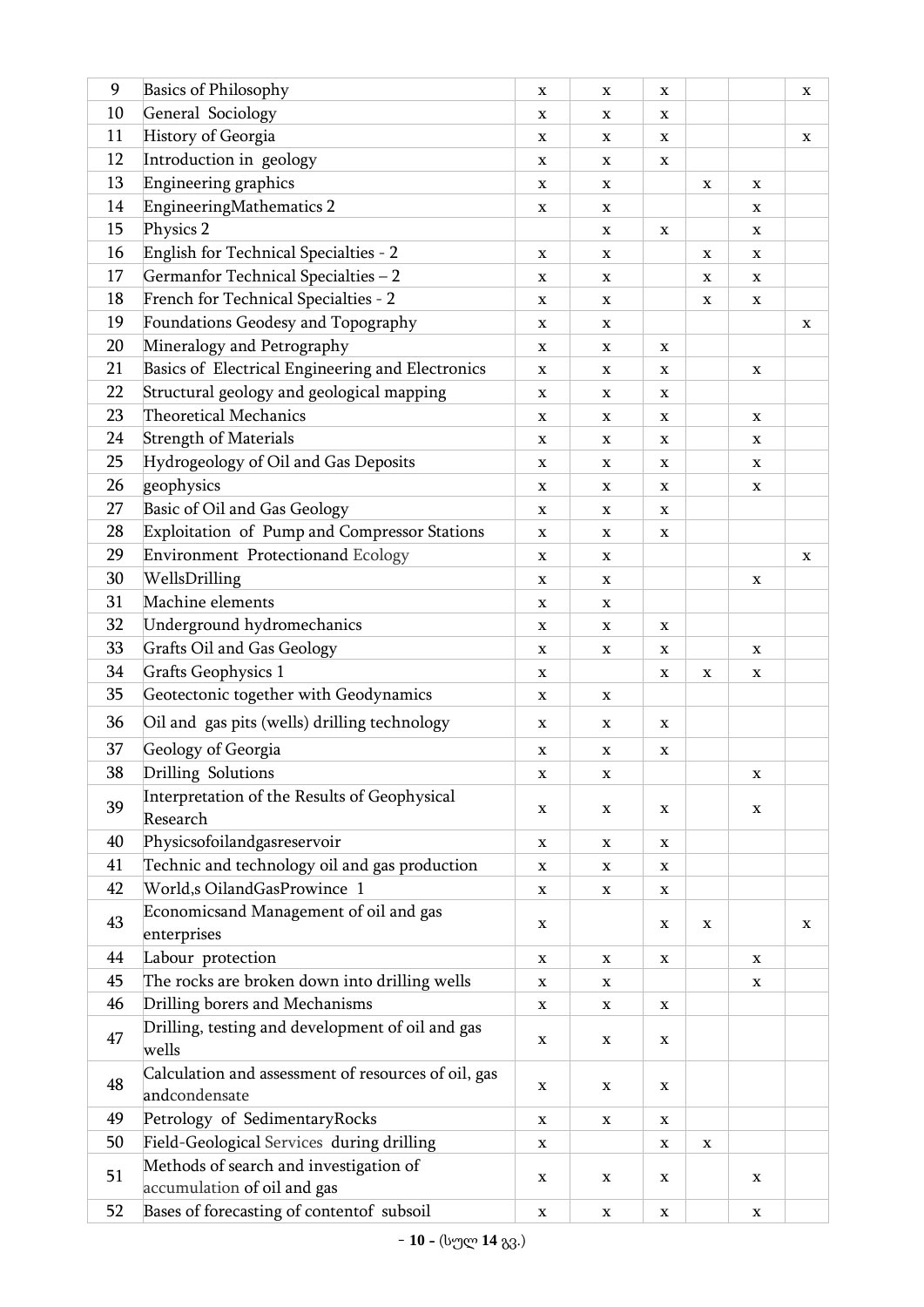| 53 | Phase zonality of Hydrocarbon and separate                    |              |             |             |             |             |              |
|----|---------------------------------------------------------------|--------------|-------------|-------------|-------------|-------------|--------------|
|    | forecast of oil and gas                                       | $\mathbf x$  | $\mathbf X$ | X           |             | $\mathbf X$ | $\mathbf{x}$ |
| 54 | World,s OilandGasProwince 2                                   | $\mathbf X$  | $\mathbf X$ | $\mathbf X$ |             |             |              |
| 55 | <b>Grafts Geophysics 2</b>                                    | X            | $\mathbf X$ | X           |             | $\mathbf x$ |              |
| 56 | Automation and electric equipment of chisel<br>installations. | $\mathbf x$  | $\mathbf X$ | X           |             | $\mathbf x$ |              |
| 57 | Pit Well Construction Design fundamentals                     | X            | $\mathbf x$ | X           |             |             |              |
| 58 | Inclined direction and horizontal drilling                    | $\mathbf X$  | $\mathbf X$ |             |             | $\mathbf x$ |              |
| 59 | Well ccompletion                                              | $\mathbf X$  | $\mathbf x$ |             |             | $\mathbf X$ |              |
| 60 | Designing of oil and gas pipeline                             | $\mathbf X$  | $\mathbf X$ | $\mathbf X$ |             |             | $\mathbf X$  |
| 61 | Geomechanics                                                  | X            | x           | X           |             |             |              |
| 62 | Structures and methods of calculation pipelines               | $\mathbf x$  | x           | X           |             |             |              |
| 63 | Construction of oil and gas pipeline                          | X            | x           | X           |             |             |              |
| 64 | DevelopmentOilandGasFormation                                 | $\mathbf x$  | X           | X           |             |             |              |
| 65 | Optimization of oil field development                         | $\mathbf x$  | X           | X           |             |             |              |
| 66 | Oilandgasgathering, preparation, transportation               | $\mathbf x$  | $\mathbf x$ | X           |             |             |              |
| 67 | Culturology                                                   | $\mathbf x$  | $\mathbf x$ | $\mathbf x$ | $\mathbf x$ | $\mathbf x$ |              |
| 68 | Politology                                                    | X            | X           | X           | X           | X           |              |
| 69 | Precious stones, noble metals and their resources             | $\mathbf{x}$ | $\mathbf x$ | X           | X           | $\mathbf X$ |              |
| 70 | <b>Basis of PR</b>                                            |              | x           |             | X           |             | X            |
| 71 | Photo & Video technologies                                    | $\mathbf X$  | $\mathbf X$ |             |             |             | $\mathbf x$  |
| 72 | Investigative technology to the mass<br>communications        | $\mathbf x$  | $\mathbf X$ | $\mathbf x$ | $\mathbf X$ | $\mathbf x$ |              |
| 73 | Advertising in journalism                                     | $\mathbf X$  | $\mathbf X$ | $\mathbf x$ |             | $\mathbf X$ |              |
| 74 | Training Practice in Oil and Gas Technology                   | X            |             | X           | X           |             |              |
| 75 | Bachelor's thesis                                             | $\mathbf X$  | $\mathbf X$ | x           | $\mathbf X$ | $\mathbf X$ |              |

# Program curriculum

|                |              |                                          |                              | Hours          |                                      |                   |            |          |                        |                   |                |                  |
|----------------|--------------|------------------------------------------|------------------------------|----------------|--------------------------------------|-------------------|------------|----------|------------------------|-------------------|----------------|------------------|
| N <sup>o</sup> | Subject code | Subject                                  | Credits/Hours<br><b>ECTS</b> | Lecture        | group)<br>the<br>(Work in<br>Seminar | Practical classes | Laboratory | Practice | work/Project<br>Course | Mid-semester exam | exam<br>Final  | Independent work |
| 1              |              | MAS30908R1 Engineering Mathematics 1     | 5/125                        | 15             |                                      | 30                |            |          |                        | $\mathbf{1}$      | $\overline{2}$ | 77               |
| 2              | PHS54908R1   | Physics 1                                | 4/100                        | 15             |                                      |                   | 15         |          |                        | $\mathbf{1}$      | $\overline{2}$ | 67               |
| 3              | ICT12708R1   | Information Technologies 1               | 4/100                        | $\overline{4}$ |                                      |                   | 26         |          |                        | $\mathbf{1}$      | 1              | 68               |
| $\overline{4}$ | PHS16404R1   | General Chemistry                        | 4/100                        | 15             |                                      |                   | 15         |          |                        | $\mathbf{1}$      | 1              | 68               |
| 5              | LEH11812R2   | <b>English for Technical Specialties</b> | 3/75                         |                |                                      | 30                |            |          |                        | $\mathbf{1}$      | $\mathbf{1}$   | 43               |
| 6              | LEH11612R2   | German for Technical                     | 3/75                         |                |                                      | 30                |            |          |                        | 1                 | $\mathbf{1}$   | 43               |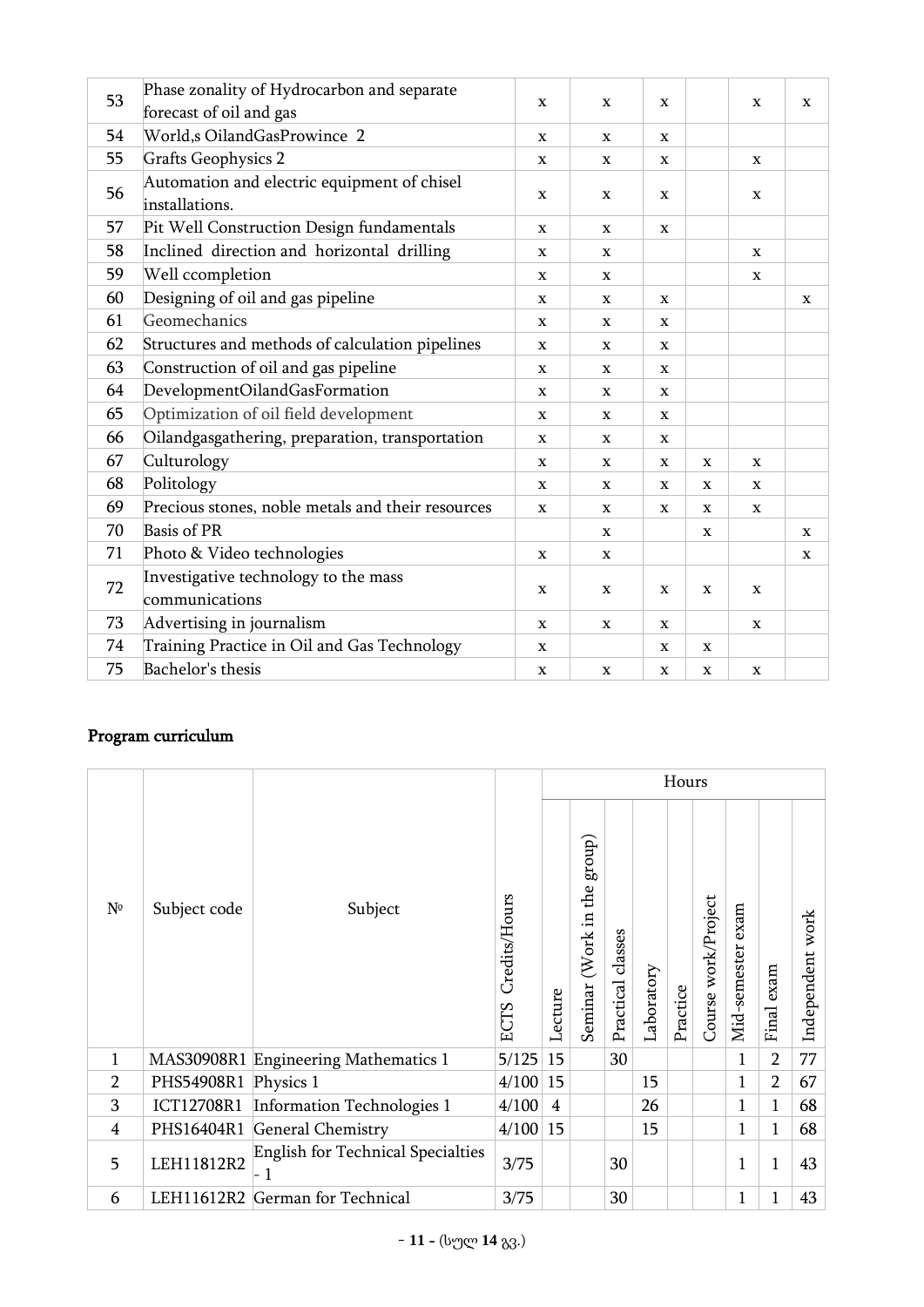|    |                          | Specialties-1                                            |              |    |    |    |    |    |    |              |                |    |
|----|--------------------------|----------------------------------------------------------|--------------|----|----|----|----|----|----|--------------|----------------|----|
|    |                          | French for Technical Specialties -                       |              |    |    |    |    |    |    |              |                |    |
| 7  | LEH12012R2               |                                                          | 3/75         |    |    | 30 |    |    |    | $\mathbf{1}$ | $\mathbf{1}$   | 43 |
| 8  | SOS31412R1               | Introduction to Psychology                               | 3/75         | 15 | 15 |    |    |    |    | $\mathbf{1}$ | 1              | 43 |
| 9  | HEL31012R1               | <b>Basics of Philosophy</b>                              | 3/75         | 15 | 15 |    |    |    |    | $\mathbf{1}$ | 1              | 43 |
| 10 | SOS43612R1               | General Sociology                                        | 3/75         | 15 | 15 |    |    |    |    | $\mathbf{1}$ | $\mathbf{1}$   | 43 |
| 11 | HEL21612R1               | History of Georgia                                       | 3/75         | 15 | 15 |    |    |    |    | $\mathbf{1}$ | 1              | 43 |
| 12 | PHS31903R1               | Introduction in geology                                  | 6/150        | 15 |    |    | 30 | 30 |    | $\mathbf{1}$ | $\mathbf{1}$   | 73 |
| 13 | EET71605R1               | Engineering graphics                                     | 4/100        | 15 |    | 15 |    |    |    | $\mathbf{1}$ | 1              | 68 |
| 14 |                          | MAS31008R1 EngineeringMathematics 2                      | 5/125        | 15 |    | 30 |    |    |    | $\mathbf{1}$ | $\overline{2}$ | 77 |
| 15 | PHS55008R1               | Physics 2                                                | 4/100        | 15 |    |    | 15 |    |    | $\mathbf{1}$ | $\overline{2}$ | 67 |
| 16 | LEH11912R2               | English for Technical Specialties<br>$\overline{2}$      | 3/75         |    |    | 30 |    |    |    | $\mathbf{1}$ | $\mathbf{1}$   | 43 |
| 17 | LEH11712R2               | <b>Germanfor Technical Specialties</b><br>$\overline{2}$ | 3/75         |    |    | 30 |    |    |    | $\mathbf{1}$ | $\mathbf{1}$   | 43 |
| 18 | LEH12112R2               | French for Technical Specialties -                       | 3/75         |    |    | 30 |    |    |    | $\mathbf{1}$ | $\mathbf{1}$   | 43 |
| 19 | PHS41103R1               | Foundations Geodesy and<br>Topography                    | 3/75         | 15 |    |    | 15 |    |    | 1            | 1              | 43 |
| 20 | PHS30803R2               | Mineralogy and Petrography                               | 5/125        | 15 |    |    | 30 |    |    | $\mathbf{1}$ | $\overline{2}$ | 77 |
| 21 | EET40202R1               | Basics of Electrical Engineering<br>and Electronics      | 3/75         | 15 |    |    | 15 |    |    | $\mathbf{1}$ | $\mathbf{1}$   | 43 |
| 22 | PHS34203R2               | Structural geology and geological<br>mapping             | 4/100        | 15 |    |    | 15 |    |    | $\mathbf{1}$ | $\overline{2}$ | 67 |
| 23 |                          | MAS37901R1 Theoretical Mechanics                         | 3/75         | 15 |    |    | 15 |    |    | $\mathbf{1}$ | $\mathbf{1}$   | 43 |
| 24 |                          | AAC02801R1 Strength of Materials                         | 3/75         | 15 |    |    | 15 |    |    | $\mathbf{1}$ | 1              | 43 |
| 25 | PHS30403R2               | Hydrogeology of Oil and Gas<br>Deposits                  | 3/75         | 15 |    | 15 |    |    |    | 1            | $\overline{2}$ | 42 |
| 26 | MAP41403R2 geophysics    |                                                          | 5/125        | 15 |    | 30 |    |    |    | $\mathbf{1}$ | 1              | 78 |
| 27 |                          | PHS34303R2 Basic of Oil and Gas Geology                  | $6/150$   15 |    |    |    | 45 |    |    | $\mathbf{1}$ | 1              | 88 |
| 28 | MAP54403R1               | Exploitation of Pump and<br><b>Compressor Stations</b>   | 3/75         | 15 |    | 15 |    |    |    | $\mathbf{1}$ | $\mathbf{1}$   | 43 |
| 29 | EET20704R1               | Environment Protectionand<br>Ecology                     | 3/75         | 15 |    |    | 15 |    |    | $\mathbf{1}$ | 1              | 43 |
| 30 | MAP53203R1 WellsDrilling |                                                          | 4/100        | 15 |    | 15 |    |    |    | $\mathbf{1}$ | $\mathbf{1}$   | 68 |
| 31 | EET75105R1               | Machine elements                                         | 3/75         | 15 |    |    | 15 |    |    | $\mathbf{1}$ | 1              | 43 |
| 32 |                          | MAP50503R1 Underground hydromechanics                    | 5/125        | 15 |    | 30 |    |    |    | $\mathbf{1}$ | 1              | 78 |
| 33 | PHS35603R2               | Grafts Oil and Gas Geology                               | 6/150        | 15 |    |    | 45 |    |    | $\mathbf{1}$ | 1              | 88 |
| 34 |                          | MAP44503R1 Grafts Geophysics 1                           | 5/125        | 15 | 30 |    |    |    |    | $\mathbf{1}$ | 1              | 78 |
| 35 | PHS72503R1               | Geotectonic together with<br>Geodynamics                 | 3/75         | 15 |    | 15 |    |    |    | $\mathbf{1}$ | $\mathbf{1}$   | 43 |
| 36 | MAP53003R1               | Oil and gas pits (wells) drilling<br>technology          | 5/125        | 15 |    | 30 |    |    |    | $\mathbf{1}$ | $\mathbf{1}$   | 78 |
| 37 | PHS32003R1               | Geology of Georgia                                       | 3/75         | 15 |    | 15 |    |    |    | $\mathbf{1}$ | 1              | 43 |
| 38 |                          | MAP53303R1 Drilling Solutions                            | 5/125        | 15 |    | 30 |    |    |    | $\mathbf{1}$ | 1              | 78 |
| 39 | MAP41503R2               | Interpretation of the Results of<br>Geophysical Research | 6/150        | 30 |    | 30 |    |    |    | $\mathbf{1}$ | 1              | 88 |
| 40 |                          | MAP50103R1 Physicsofoilandgasreservoir                   | 5/125        | 15 |    | 15 |    |    | 15 | $\mathbf{1}$ | 1              | 78 |
| 41 |                          | MAP50303R1 Technic and technology oil and                | 5/125        | 15 |    | 30 |    |    |    | $\mathbf{1}$ | 1              | 78 |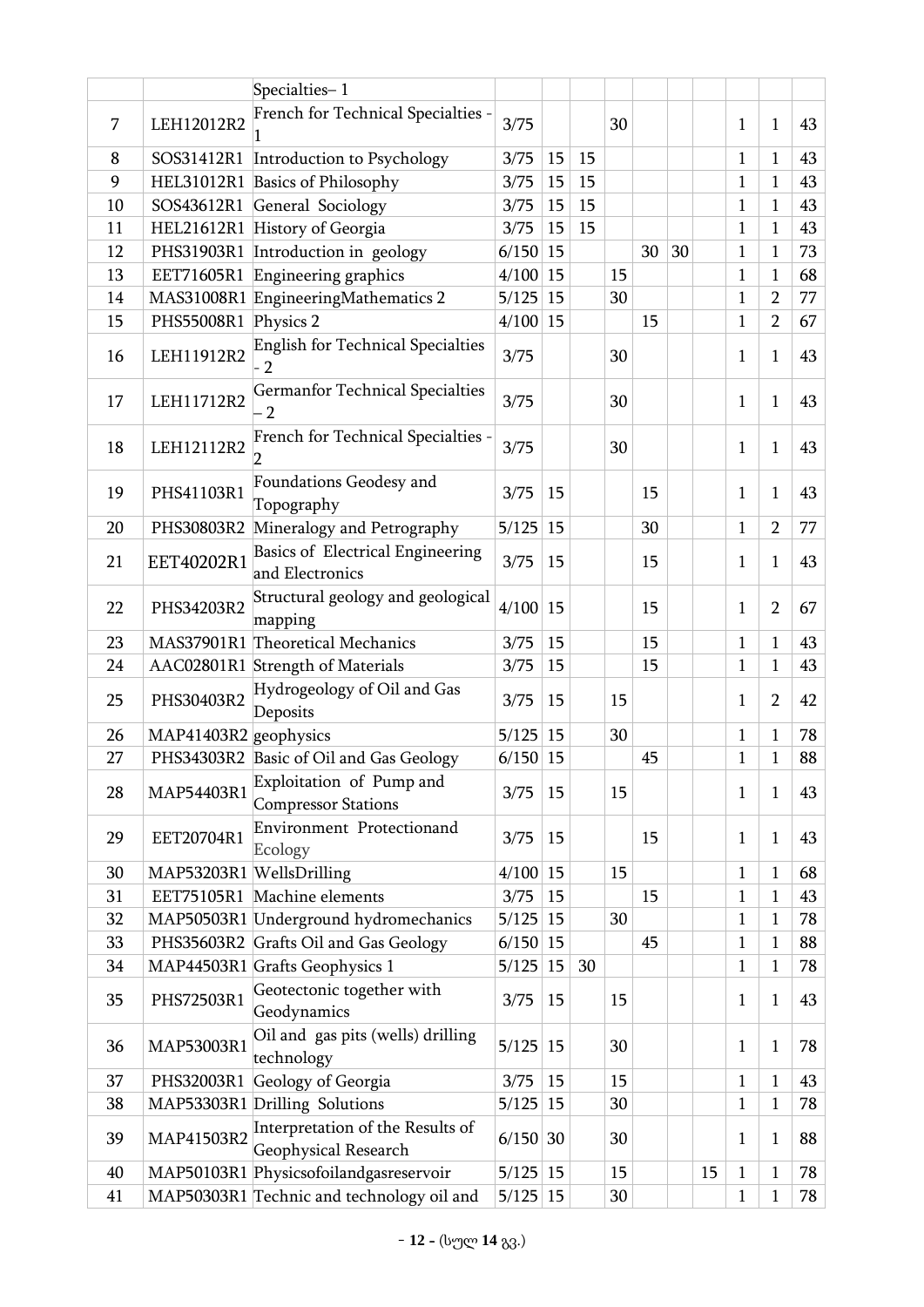|    |                         | gas production                                                                      |              |               |    |    |    |    |                |                |    |
|----|-------------------------|-------------------------------------------------------------------------------------|--------------|---------------|----|----|----|----|----------------|----------------|----|
| 42 |                         | PHS34403R2 World,s OilandGasProwince 1                                              | 3/75         | 15            |    |    | 15 |    | $\mathbf{1}$   | 1              | 43 |
| 43 | BUA72403R1              | Economicsand Management of<br>oil and gas enterprises                               | 5/125        | 15            | 30 |    |    |    | 1              | $\overline{2}$ | 77 |
| 44 |                         | HHS28503R1 Labour protection                                                        | 3/75         | 15            |    |    | 15 |    | $\mathbf{1}$   | 1              | 43 |
| 45 | MAP53603R1              | The rocks are broken down into<br>drilling wells                                    | 6/150        | 30            |    | 30 |    |    | $\mathbf{1}$   | 1              | 88 |
| 46 |                         | MAP52803R1 Drilling borers and Mechanisms                                           | 6/150        | 30            |    | 30 |    |    | 1              | 1              | 88 |
| 47 | MAP52903R1              | Drilling, testing and development<br>of oil and gas wells                           | 6/150        | 30            |    | 30 |    |    | $\mathbf{1}$   | 1              | 88 |
| 48 |                         | Calculation and assessment of<br>PHS35703R2 resources of oil, gas<br>andcondensate  | 6/150        | 30            |    |    | 15 | 15 | $\mathbf{1}$   | 1              | 88 |
| 49 |                         | PHS30903R2 Petrology of SedimentaryRocks                                            | $6/150$ 30   |               |    |    | 30 |    | $\mathbf{1}$   | $\overline{2}$ | 87 |
| 50 | PHS35503R2              | Field-Geological Services during<br>drilling                                        | 6/150        | 15            |    |    | 45 |    | 1              | 1              | 88 |
| 51 |                         | Methods of search and<br>PHS34603R2 investigation of accumulation of<br>oil and gas | $6/150$   15 |               |    |    | 30 | 15 | $\mathbf{1}$   | 1              | 88 |
| 52 | PHS34503R2              | Bases of forecasting of contentof<br>subsoil                                        | 6/150        | <sup>15</sup> |    |    | 45 |    | $\mathbf{1}$   | 1              | 88 |
| 53 | PHS34703R2              | Phase zonality of Hydrocarbon<br>and separate forecast of oil and<br>gas            | $6/150$   15 |               |    |    | 45 |    | $\mathbf{1}$   | 1              | 88 |
| 54 |                         | PHS35403R2 World,s OilandGasProwince 2                                              | 6/150        | <sup>15</sup> |    |    | 45 |    | $\mathbf{1}$   | 1              | 88 |
| 55 |                         | MAP44603R1 Grafts Geophysics 2                                                      | 5/125        | 15            | 30 |    |    |    | $\mathbf{1}$   | 1              | 78 |
| 56 | MAP53103R1              | Automation and electric<br>equipment of chisel installations.                       | 5/125        | 15            |    | 30 |    |    | 1              | 1              | 78 |
| 57 | MAP53503R1 fundamentals | Pit Well Construction Design                                                        | 5/125        | 15            |    | 30 |    |    | $\mathbf{1}$   | 1              | 78 |
| 58 | MAP53403R1              | Inclined direction and<br>horizontal drilling                                       | 5/125        | 15            |    | 30 |    |    | $\mathbf{1}$   | 1              | 78 |
| 59 |                         | MAP52703R1 Well ccompletion                                                         | 5/125        | 15            |    | 30 |    |    | $\mathbf{1}$   | 1              | 78 |
| 60 |                         | MAP48203R1 Designing of oil and gas pipeline                                        | 6/150        | 30            |    | 30 |    |    | $\mathbf{1}$   | $\mathbf{1}$   | 88 |
| 61 |                         | MAP48403R1 Geomechanics                                                             | 3/75         | 15            |    | 15 |    |    | $\mathbf{1}$   | 1              | 43 |
| 62 | MAP48103R1              | Structures and methods of<br>calculation pipelines                                  | 3/75         | 15            |    | 15 |    |    | $\mathbf{1}$   | $\mathbf{1}$   | 43 |
| 63 | MAP48303R1              | Construction of oil and gas<br>pipeline                                             | 6/150        | 30            |    | 30 |    |    | $\mathbf{1}$   | $\mathbf{1}$   | 88 |
| 64 | MAP50603R1              | DevelopmentOilandGasFormatio<br>n                                                   | $6/150$ 30   |               |    | 30 |    |    | $\mathbf{1}$   | $\mathbf{1}$   | 88 |
| 65 | MAP50403R1              | Optimization of oil field<br>development                                            | 6/150        | 30            | 30 |    |    |    | $\mathbf{1}$   | $\mathbf{1}$   | 88 |
| 66 | MAP50203R1              | Oilandgasgathering, preparation,<br>transportation                                  | $6/150$ 15   |               |    | 30 |    | 15 | $\mathbf{1}$   | 1              | 88 |
| 67 | SOS42411R1              | Culturology                                                                         | 5/125        | 15            | 30 |    |    |    | $\overline{2}$ | $\overline{2}$ | 76 |
| 68 | SOS20313R1              | Politology                                                                          | 5/125        | 15            | 30 |    |    |    | $\overline{2}$ | $\overline{2}$ | 76 |
| 69 | PHS30203R1              | Precious stones, noble metals and<br>their resources                                | 5/125        | 15            |    |    | 30 |    | $\mathbf{1}$   | $\overline{2}$ | 77 |
| 70 | JOI14612R1              | <b>Basis of PR</b>                                                                  | $4/100$ 15   |               | 15 |    |    |    | $\mathbf{1}$   | 1              | 68 |